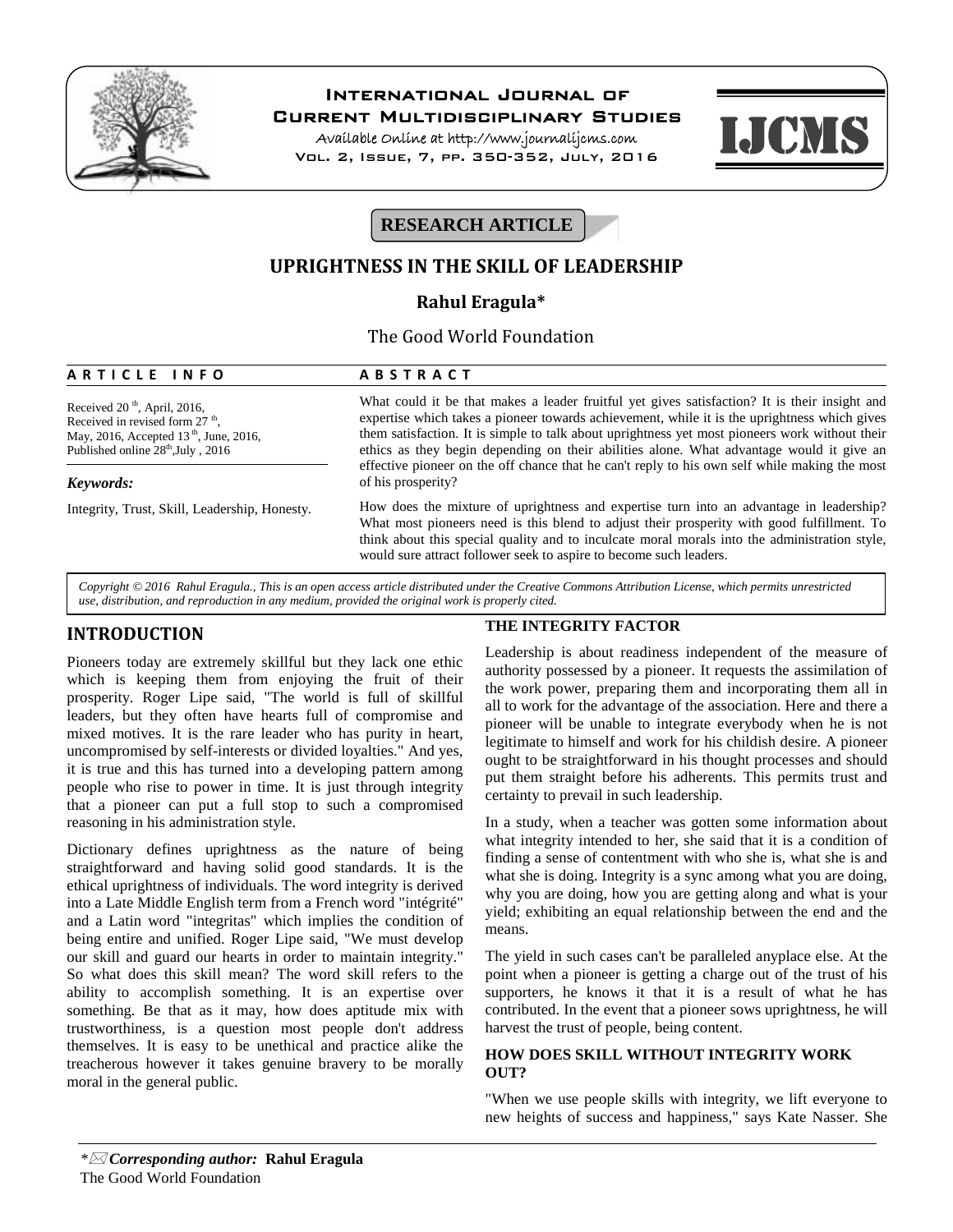also says, "Those who use people skills for purely selfish gain, manipulate instead of influence." Most businesspeople, constituting around 90% out of them, feel why they ought to squander their money in giving away the taxes to the government. If taxes were a waste to money, why would they collect in the first place? The society accuses the legislature for practically everything that happens in the economy. But how far is this, the integrity of people? We avoid from paying expenses and anticipate that the legislature will give us A-class offices, isn't that right? In creating fair nations like India, individuals battle tooth and nail for their better living conditions however how far can the government help when we don't give them enough revenue? It is the measure of uprightness we have that the legislature reflects, because we as people are a democracy and we are the ones who make the government. To long for making our urban areas like that of New York, London, Paris, Sydney and Singapore is simple; however how can it be that we are still a developing nation since ages past? When is India going to be a completely developed nation?

A standout amongst the latest contextual investigations of Greece lets us know about how their framework completely fizzled. The most highlighting reasons for its monetary emergency are the avoidance of charges, wasteful annuity framework, high unemployment and work society avoidance. Individuals are procured for their expertise and so they have a tendency to gain all the more however work a bit. Pioneers who feel thusly are not being straightforward to themselves. It is just the force and self acquiring, they search for.Had the administration of Greece stuck to a right arrangement, the citizens would have needed to pay off their credit bringing with no enormous inconvenience. On the off chance that 100% of the Indian business class men have been paying duties truly, and are straightforward to themselves even of a solitary penny, the government of India would gladly say that we have enough income which can help us to blast up to turning into a completely developed country.

Commonly, it so happens, the specialists who don't know cheating, and how to control their records, are the only ones who end paying their taxes, which is at risk to the government. It is great that our nation is being how it is because of such honest people. In any case, shouldn't something be said about individuals who are talented in the region of expense avoidance? This is a kind of expertise as well, isn't it? These days, abilities like these are, the greater part of the times, being supported by the pioneers. Such pioneers are in charge of their own untrustworthiness as well as lead their genuine adherents to dodge from trustworthiness. Unfortunately, India is loaded with this sort of leaders today. Most leaders today are content with baggage full of money. It is their only concern whether the people give them money or not. The Bible says in 1Timothy 6:10, "For the love of money is the root of all evil." If the leaders and their followers are of any honesty, they won't get together for such morally unresolving matters by any means. Honesty, on the main issue, secures every one of these outrages.

## **THE BIBLICAL CONCEPT**

The Bible talks of leaders who were extremely skillful and loaded with uprightness. The ants set an astounding case as

they work loyally and require no outside responsibility to keep them doing well. The Bible records of their respectability in Proverbs 6:6-8.

"Joshua compromised his leadership when he made a treaty with the Gibeonites but once he made a covenant with them, he knew it was his duty to defend them. Integrity means that you keep your oath and 'swear to your own hurt' regardless of the cost," cites Dr.John C. Maxwell. He also says, "Good leaders don't settle for less than excellence. They don't merely set goals, they set standards that raise a bar for everyone."

#### **THE FRUIT OF INTEGRITY**

Why does the calling of business do not have that admiration which is given to that of doctors and engineers today? It's because, though business management is a descent field, due to the lack of integrity of the business leaders over time, most people have lost dignity and respect towards business. We learn law to be legitimate yet in the event that we exploit the information we have, it is us we are answerable to. More than any other individual, we are responsible to our own inner voice. It is ultimately the genuine feelings of serenity and the placidness of soul, what any sane human would need to have in life. Furthermore, this is an aftereffect of the amount of uprightness did that individual live with. Regardless of how stressed over you can be, you will contain the peace all through, when you work with righteousness. It is you that you ought to be answerable to, by the end of the day. Uprightness makes space for peace and offers boldness to a man. Pioneers who walk with honesty are not perplexed of what individuals think about them. They will be prepared to face individuals with any sort of feedback, when they have the confidence in the uprightness they walk in. King David, in the Bible, who was a great leader, was full of integrity. That was what makes him the best example for who individuals to look back at even this present era. Trustworthiness won't give you a chance to smash since you as of now feel compensated. You won't be locked in when you are straightforward to yourself. Mother Theresa is another great example who walked in the integrity she believed in. When she began her mission, she confronted different sorts of feedback however she wasn't moved by that since she comprehended what she was doing was correct. She trusted in her goals and was straightforward to herself all through the service she did. That is the thing that makes her a worldwide symbol who everybody finds out about, at least in once their lifetime.

Individuals who lack integrity place others into inconvenience yet themselves in a sheltered zone. It's not they who pay the cost but rather the honest followers do, for what this pioneer, who doesn't walk in righteousness, does. If we were to consider leaders who influence their power over the traffic officers and break the safety rules, it is the common man who has to pay the price in times of uncertain tragedies.

# **CONCLUSION**

We live in a world full of compromise, don't we? But is there an obligation for us to carry along the flow of this world? It's our choice which makes a difference. To standout is nothing to be ashamed of. It is a gift, every skill leads to. But the misfortune is that leaders are not ready to accept this wonderful gift.